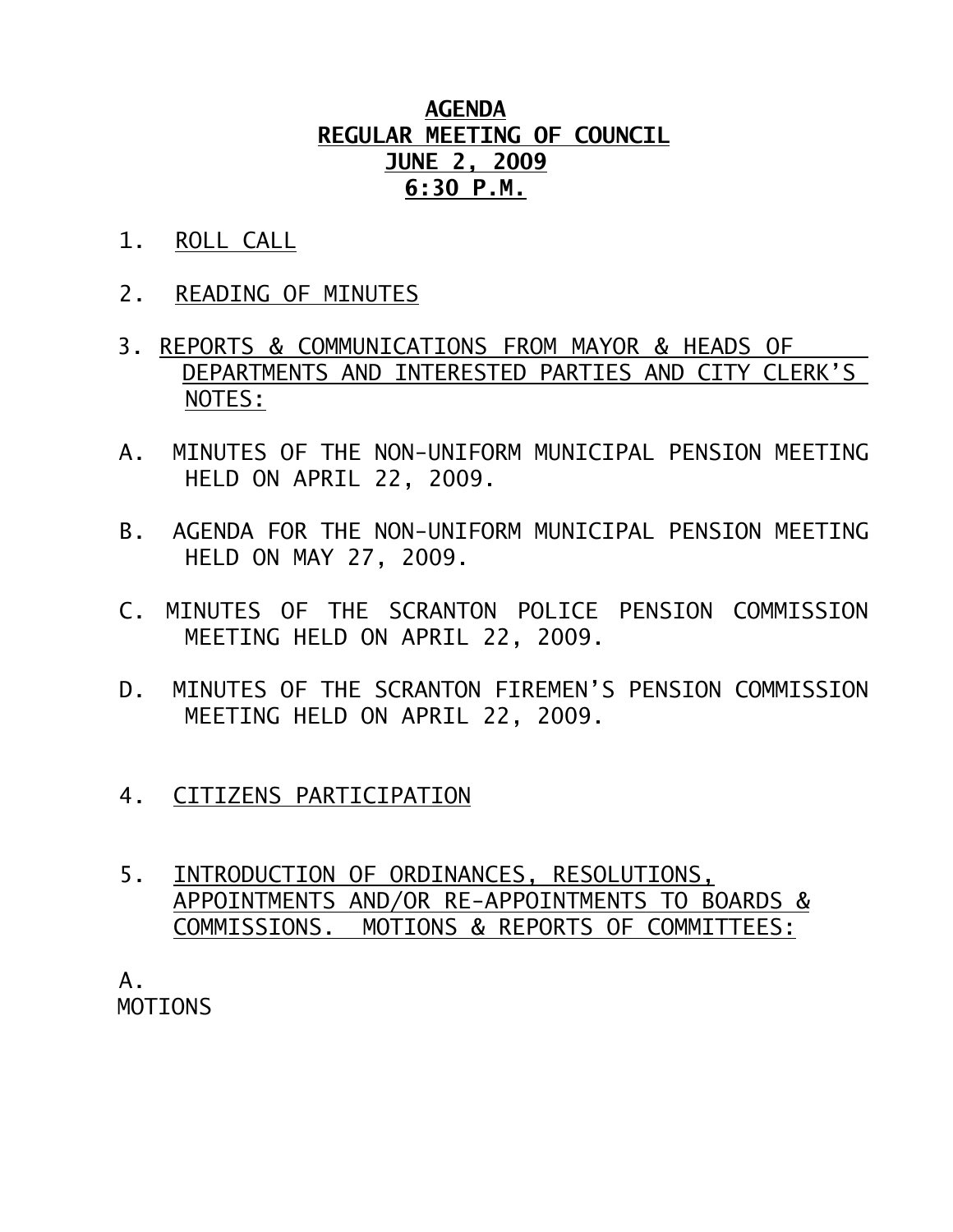FOR INTRODUCTION – A RESOLUTION – AUTHORIZING THE MAYOR AND OTHER APPROPRIATE CITY OFFICIALS TO EXECUTE AND ENTER INTO ON BEHALF OF THE CITY OF SCRANTON AN INTERGOVERNMENTAL AGREEMENT WITH THE COMMONWEALTH OF PENNSYLVANIA ACTING THROUGH THE DEPARTMENT OF TRANSPORTATION ("PENNDOT") TO AUTHORIZE ELECTRONIC ACCESS TO PENNDOT SYSTEMS PARTICULARLY TO THE dotGRANTS ON-LINE REPORTING SYSTEM FOR THE PURPOSES OF ENTERING DATA, EXCHANGING INFORMATION AND FILING REQUIRED LIQUID FUELS FORMS ANNUALLY INCLUDING BUT NOT LIMITED TO THE MS-965, MS-329 AND MS-999 FORMS AND TO DESIGNATE THE CITY'S BUSINESS ADMINISTRATOR, DIRECTOR OF PUBLIC WORKS, CITY ENGINEER, FINANCE MANAGER AND SENIOR ACCOUNTANT AS AUTHORIZED EMPLOYEES TO ACCESS THE SYSTEM.

C.

 5 B.

 FOR INTRODUCTION – A RESOLUTION – ACCEPTING OWNERSHIP AND MAINTENANCE RESPONSIBILITY FOR TRAFFIC SIGNAL DEVICE AT THE INTERSECTION OF KEYSER AVENUE (S.R. 3011) AND DALTON STREET (S.R. 3014) AND DIVISION STREET AND ACCEPTING TRAFFIC SIGNAL MAINTENANCE AGREEMENT NO. 04S005 BETWEEN THE COMMONWEALTH OF PENNSYLVANIA, DEPARTMENT OF TRANSPORTATION (COMMONWEALTH) AND THE CITY OF SCRANTON (SUBDIVISION) THAT PERTAINS THERETO AS PART OF THE KEYSER AVENUE PROJECT.

D.

 FOR INTRODUCTION – A RESOLUTION – AUTHORIZING THE MAYOR AND OTHER APPROPRIATE CITY OFFICIALS FOR THE CITY OF SCRANTON TO ENTER INTO A LOAN AGREEMENT AND MAKE A LOAN FROM THE COMMERCIAL INDUSTRIAL REVOLVING LOAN PROGRAM, PROJECT NO. 150.23 IN AN AMOUNT NOT TO EXCEED \$50,000.00 TO GLEASON CUSTOM KITCHENS INC. TO ASSIST AN ELIGIBLE PROJECT.

E.

 FOR INTRODUCTION – A RESOLUTION – AUTHORIZING THE MAYOR AND OTHER APPROPRIATE CITY OFFICIALS FOR THE CITY OF SCRANTON TO ENTER INTO A LOAN AGREEMENT AND MAKE A LOAN FROM THE COMMUNITY DEVELOPMENT BLOCK GRANT PROGRAM, PROJECT NO. 150.22 IN AN AMOUNT NOT TO EXCEED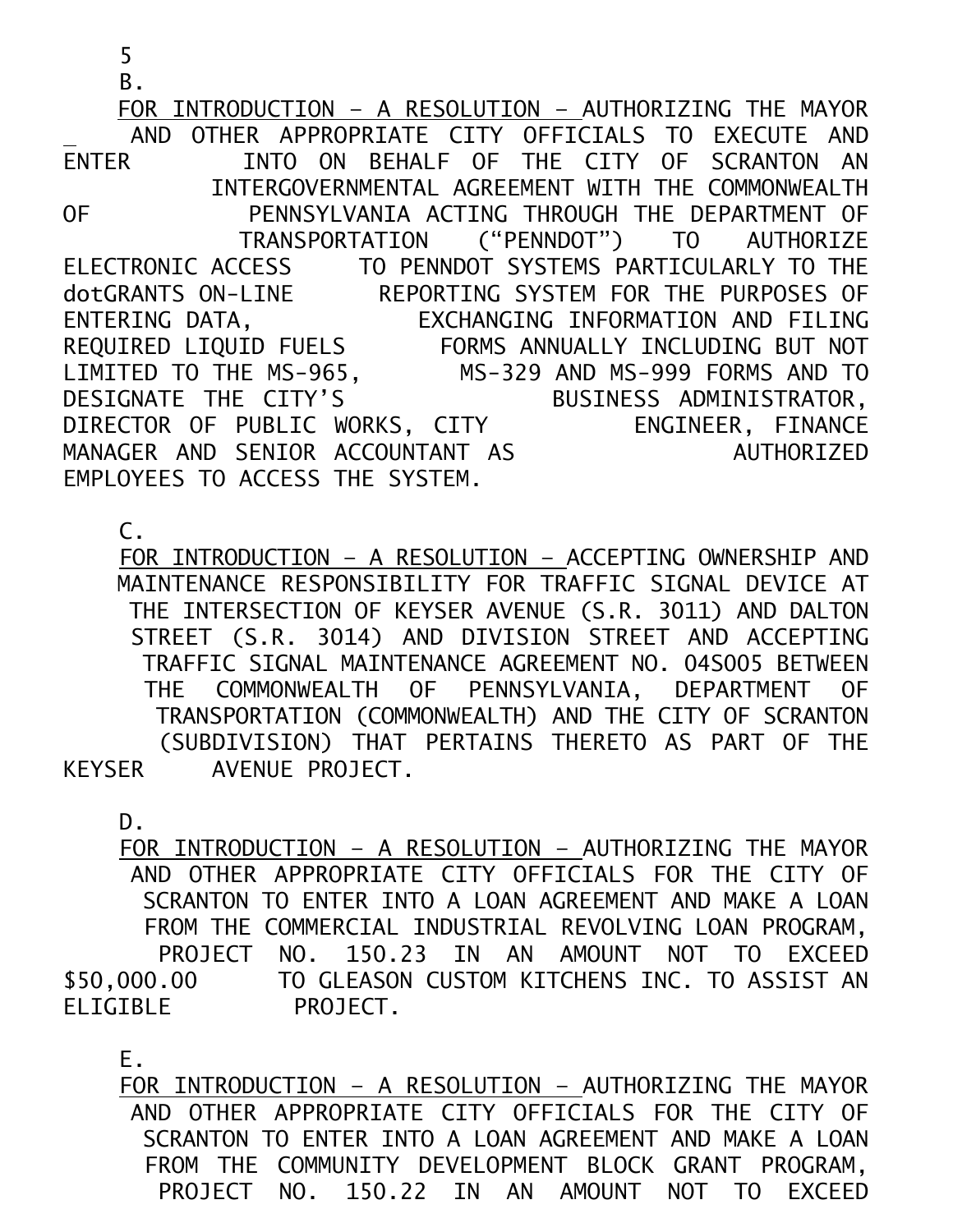\$35,000.00 TO BACKYARD ALE HOUSE, LLC TO ASSIST AN ELIGIBLE PROJECT.

5

F.

 FOR INTRODUCTION – A RESOLUTION – AUTHORIZING THE MAYOR AND OTHER APPROPRIATE CITY OFFICIALS TO EXECUTE AND ENTER INTO A LOAN AGREEMENT IN THE AMOUNT OF \$85,000.00<br>BY AND BETWEEN THE CITY OF SCRANTON AND LOCAL FOCAL, BETWEEN THE CITY OF SCRANTON AND LOCAL FOCAL, INC., A PENNSYLVANIA CORPORATION, UNDER THE ENTERPRISE ZONE REVOLVING LOAN FUND PROGRAM.

G.

 FOR INTRODUCTION – A RESOLUTION – A RESOLUTION EXTENDING THE TERM OF REAL PROPERTY, EARNED INCOME TAX, NET PROFITS, MERCANTILE TAX, AND BUSINESS PRIVILEGE TAXES WITHIN A SPECIFIC GEOGRAPHIC AREA MORE COMMONLY KNOWN AS MOUNT PLEASANT CORPORATE CENTER, SCRANTON, PENNSYLVANIA, WHICH IS A PORTION OF THE PROPERTY<br>CONVEYED TO SCRANTON LACKAWANNA INDUSTRIAL CONVEYED TO SCRANTON LACKAWANNA INDUSTRIAL BUILDING COMPANY (SLIBCO) BY DEED DATED MARCH 5, 2008, RECORDED IN THE LACKAWANNA COUNTY RECORDER OF DEEDS OFFICE AS REFERENCE NO. 2008-05077, CONSISTING OF LOTS 2,3,4 AND 5 AS SHOWN ON PRELIMINARY SUBDIVISION PLANS RECORDED ON SEPTEMBER 30, 2008 IN MAP BOOK 6A, PAGE 6265, DESIGNATED AS A KEYSTONE OPPORTUNITY ZONE IN ORDER TO FOSTER ECONOMIC OPPORTUNITIES, STIMULATE INDUSTRIAL, COMMERCIAL, AND RESIDENTIAL IMPROVEMENTS AND PREVENT PHYSICAL AND INFRASTRUCTURE DETERIORATION WITHIN THE ABOVE DESCRIBED AREA OF THE CITY OF SCRANTON, COMMONWEALTH OF PENNSYLVANIA, UPON CERTAIN TERMS AND CONDITIONS.

## 6. CONSIDERATION OF ORDINANCES – READING BY TITLE:

A.

 READING BY TITLE – FILE OF COUNCIL NO. 68, 2009 – AN ORDINANCE - TRANSFERRING THE FUNDS FROM FUND 03 GENERAL FUND CITY LIQUID FUEL ACCOUNTS WHICH FUNDS AND ACCOUNTS ARE NO LONGER NEEDED FOR THE CONDUCT OF CITY BUSINESS, AND ABOLISHING AND CLOSING SAID ACCOUNTS AND TRANSFERRING THE FUNDS REMAINING IN THESE ACCOUNTS TO THE CASH LIQUID FUELS INVEST ACCOUNT.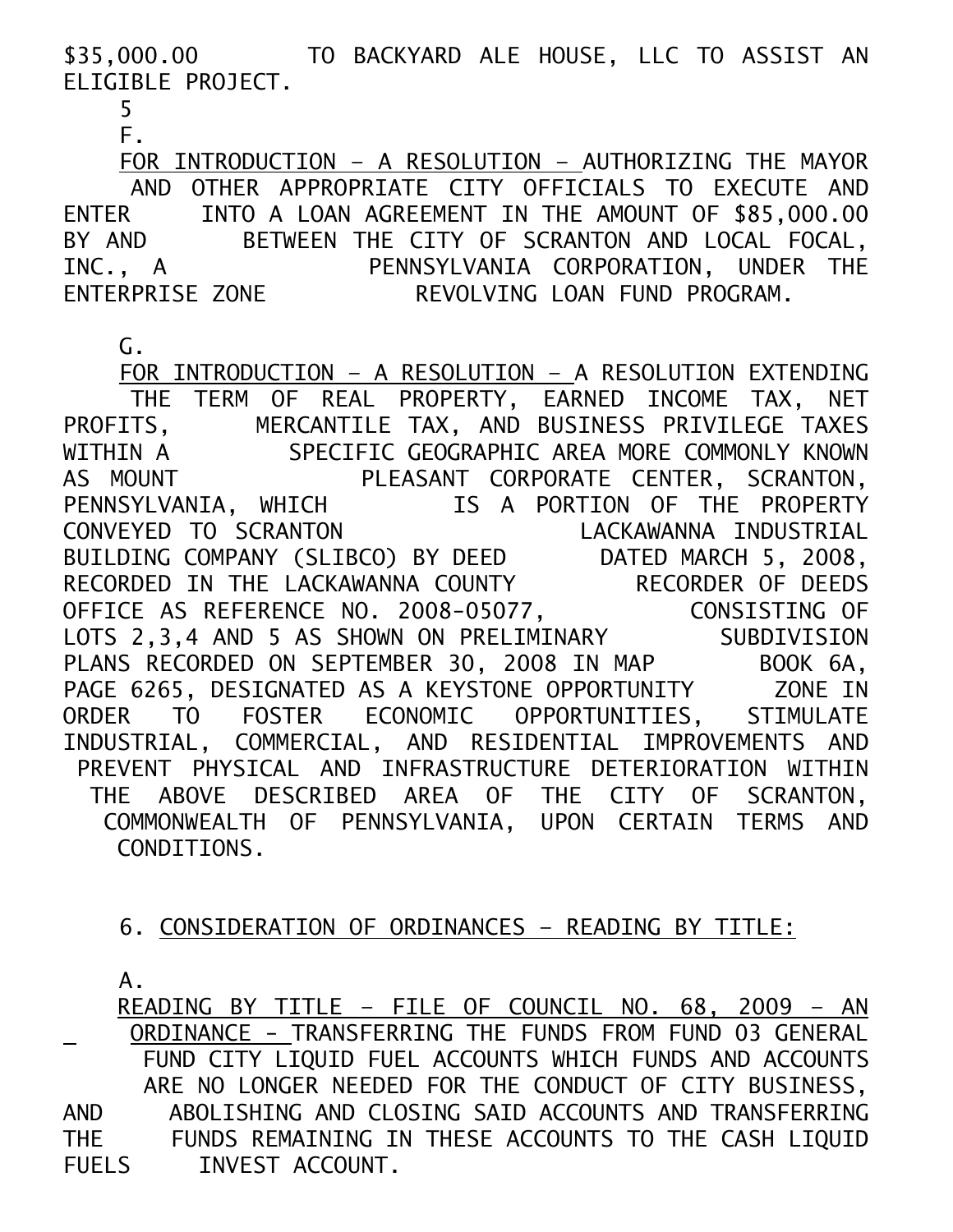## 7. FINAL READING OF RESOLUTIONS AND ORDINANCES – CONSIDERATION FOR ADOPTION:

A.

 FOR CONSIDERATION BY THE COMMITTEE ON COMMUNITY <u>DEVELOPEMNT – FOR ADOPTION – FILE OF COUNCIL NO. 67,</u><br>2009 AMENDING FILE OF COUNCIL NO. 123, 2007, - AMENDING FILE OF COUNCIL NO. 123, 2007, ENTITLED, "AN ORDINANCE AUTHORIZING THE MAYOR AND OTHER APPROPRIATE OFFICIALS OF THE CITY OF SCRANTON TO TAKE ALL NECESSARY ACTIONS TO IMPLEMENT THE CONSOLIDATED SUBMISSION FOR COMMUNITY PLANNING AND DEVELOPMENT PROGRAMS (AS AMENDED) TO BE FUNDED UNDER THE COMMUNITY DEVELOPMENT BLOCK GRANT (CDBG) PROGRAM, HOME INVESTMENT PARTNERSHIP (HOME) PROGRAM AND EMERGENCY SHELTER GRANT (ESG) PROGRAM", BY AMENDING THE CONSOLIDATED PLAN AND THE 2008 ACTION PLAN TO INCLUDE NEW FUNDING UNDER TITLE XII OF THE FEDERAL AMERICAN RECOVERY AND REINVESTMENT ACT OF 2009 ("RECOVERY ACT") FOR THE HOMELESS PREVENTION AND RAPID RE-HOUSING PROGRAM (HPRP) AND THE COMMUNITY DEVELOPMENT BLOCK GRANT- RECOVERY (CDBG-R) THAT RESULTED FROM THE RECOVERY ACT.

B.

 FOR CONSIDERATION BY THE COMMITTEE ON COMMUNITY DEVELOPEMNT – FOR ADOPTION – RESOLUTION NO. 123, 2009 - AUTHORIZING THE MAYOR AND OTHER APPROPRIATE CITY OFFICIALS FOR THE CITY OF SCRANTON TO ENTER INTO A LOAN AGREEMENT AND MAKE A LOAN FROM THE ECONOMIC DEVELOPMENT ADMINISTRATION LOAN PROGRAM, PROJECT NO. 009.500.4 IN AN AMOUNT NOT TO EXCEED \$25,000.00 TO D & MS, LLC D/B/A CITY CAFÉ TO ASSIST AN ELIGIBLE PROJECT.

8. ADJOURNMENT:

 KAY GARVEY CITY CLERK SCRANTON, PENNSYLVANIA